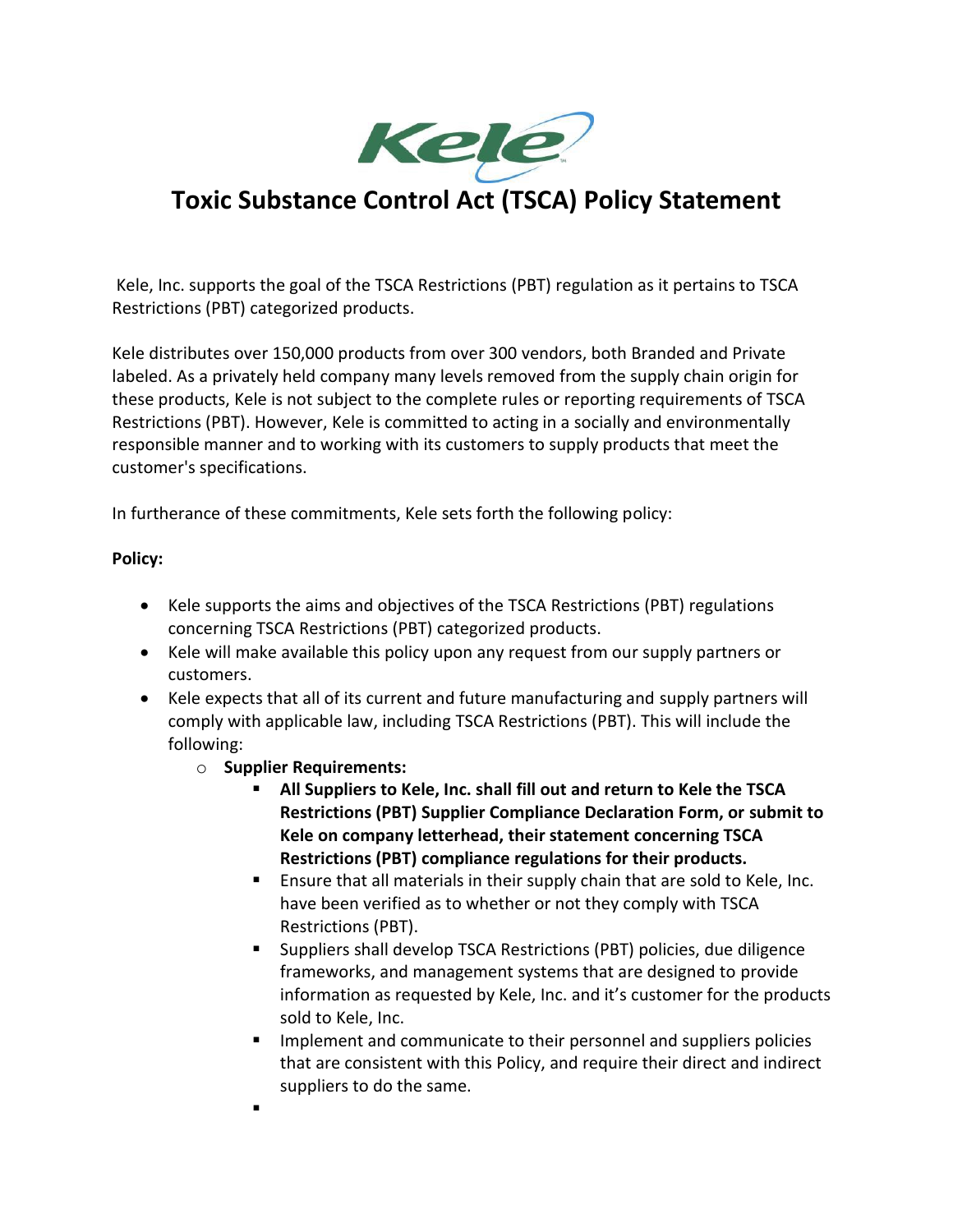- Maintain reviewable business records supporting TSCA Restrictions (PBT) policies and standards; and At Kele, Inc.'s request, provide Kele, Inc. with information concerning the TSCA Restrictions (PBT) compliance for products sold to Kele, Inc. As such, Kele, Inc. shall be entitled to use or disclose this information so as to satisfy any legal or regulatory requirements, customer requests, or any marketing communications, notwithstanding the terms of any confidentiality agreements that do not specifically reference this paragraph.
- Suppliers also are encouraged to support industry efforts to enhance traceability and responsible practices in TSCA Restrictions (PBT) supply chains.

## o **Consequences for Supplier Non-compliance:**

- Kele, Inc. evaluates its relationships with its suppliers on an ongoing basis.
- Kele, Inc. reserves the right to evaluate the extent to which a supplier has failed to reasonably comply with this Policy.
- Kele, Inc. reserves the right to request additional documentation from its suppliers regarding the origin of any TSCA Restrictions (PBT) standards materials included in any products sold to Kele, Inc.
- Suppliers who do not reasonably comply with this Policy shall be reviewed by Kele, Inc.'s supply chain organization for future business.
- In the event Kele, Inc. determines that a supplier's efforts to comply with this Policy have been deficient and the supplier fails to cooperate in developing and implementing reasonable remedial steps, Kele, Inc. reserves the right to take appropriate actions up to and including discontinuing purchases from the supplier.
- Additionally, nothing in this Policy is intended to in any way grant any additional rights or expectations to a Kele, Inc. supplier or in any way modify or otherwise limit in any way any of Kele, Inc.'s contractual or legal rights.

## o **Customer Requests Obligations:**

- Kele, Inc. has this standardized policy and will provide it upon request to our customers.
- If a Kele, Inc. customer should require additional information not covered by this policy, or information provided by our employees; the customer must submit the following:
	- A complete parts list of items that have been purchased from Kele, Inc. for which you require information. This list will must have Kele, Inc. part numbers.
	- A contact for all communications and information.
	- Specific details for the "additional information" requested.\*
	- Kele, Inc. will be given 90 days to return requested information unless otherwise agreed upon by Kele, Inc. TSCA Restrictions (PBT) administrator and customer.